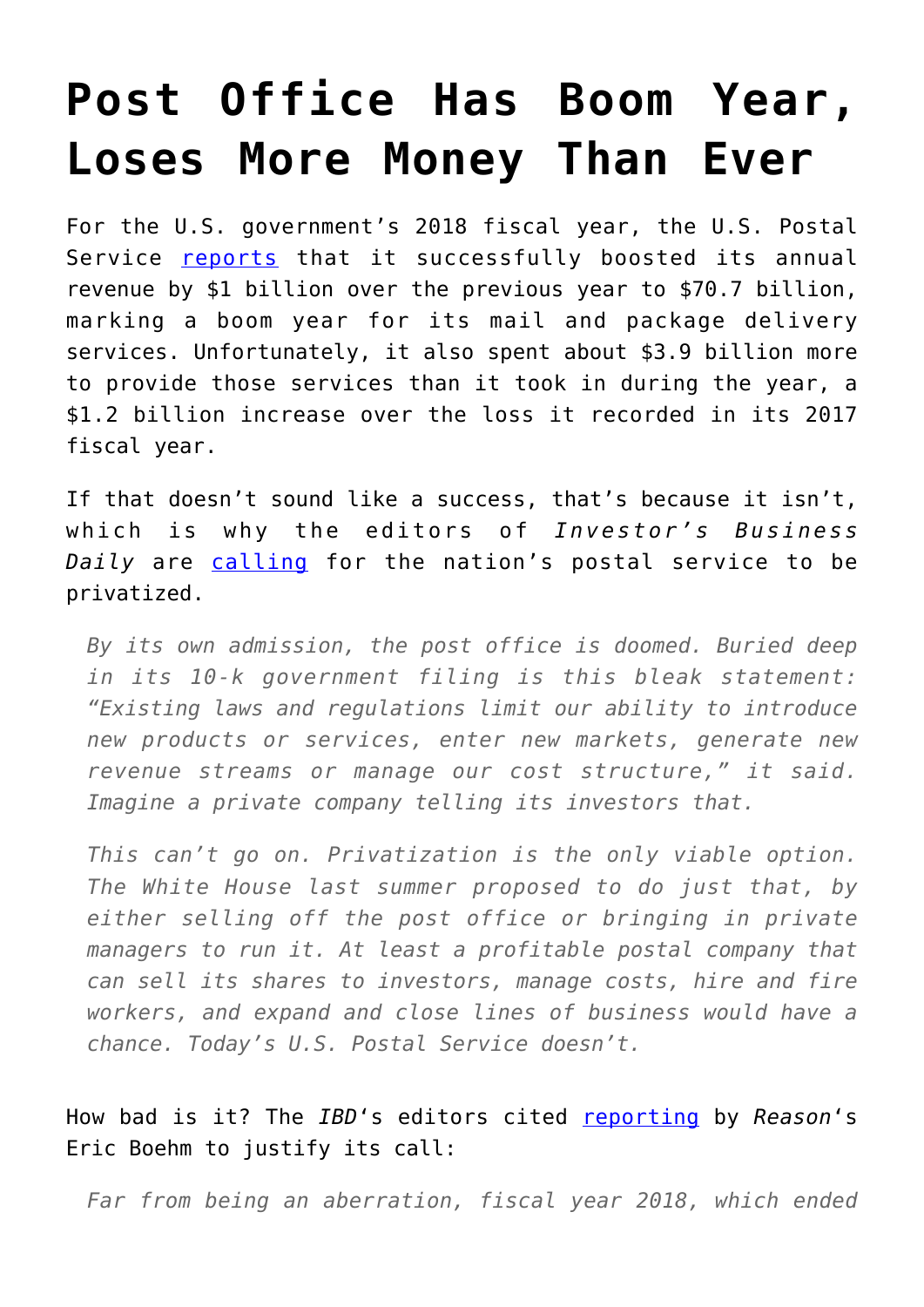*on September 30, is a sign of things to come. Without changes to how it operates, the USPS will continue to post losses at "an accelerating rate," Postmaster General Megan Brennan [tells](https://www.govexec.com/management/2018/11/postal-service-loses-39-billion-fiscal-2018/152826/) Government Executive.*

*"Simply put, we cannot generate revenue or cut enough costs to pay our bills," she says.*

*What's really stunning is that the USPS managed to lose so much money in a year when income from shipping packages jumped by 10 percent and overall revenue increased by 1.5 percent. That wasn't enough to make up for an increase of \$896 million in personnel costs.*

What's driving that increase in personnel costs at the post office? The same factor that's driven dozens of cities and counties into bankruptcy proceedings when they can no longer count on being able to tax their way into the black: the [pension and health benefits](https://www.cnbc.com/id/45018432) it [provides](https://work.chron.com/much-postal-workers-paid-retire-22117.html) to each of its retired government employees.

Could U.S. taxpayers be protected from having to pay the full cost of the financial failure of the U.S. Postal Service? *Reason*'s Eric Bloem considers an interesting possibility:

*As Reason has been arguing for [literally 50 years](http://reason.com/archives/1968/09/01/why-not-a-laissez-faire-postal-system), the postal service [should be privatized](https://reason.org/commentary/postal-privatization-not-junk-mail/) and subjected to competition.*

*There's a chance that might actually finally happen. A White House [report](https://www.whitehouse.gov/wp-content/uploads/2018/06/Government-Reform-and-Reorg-Plan.pdf) released in June that highlighted the possible privatization of government services included two options for reforming the USPS. One idea would have private managers take over running the USPS with the government maintaining oversight responsibility. The second proposal would have the post office sold in its entirety.*

*A sale would likely require changes and restructuring to*